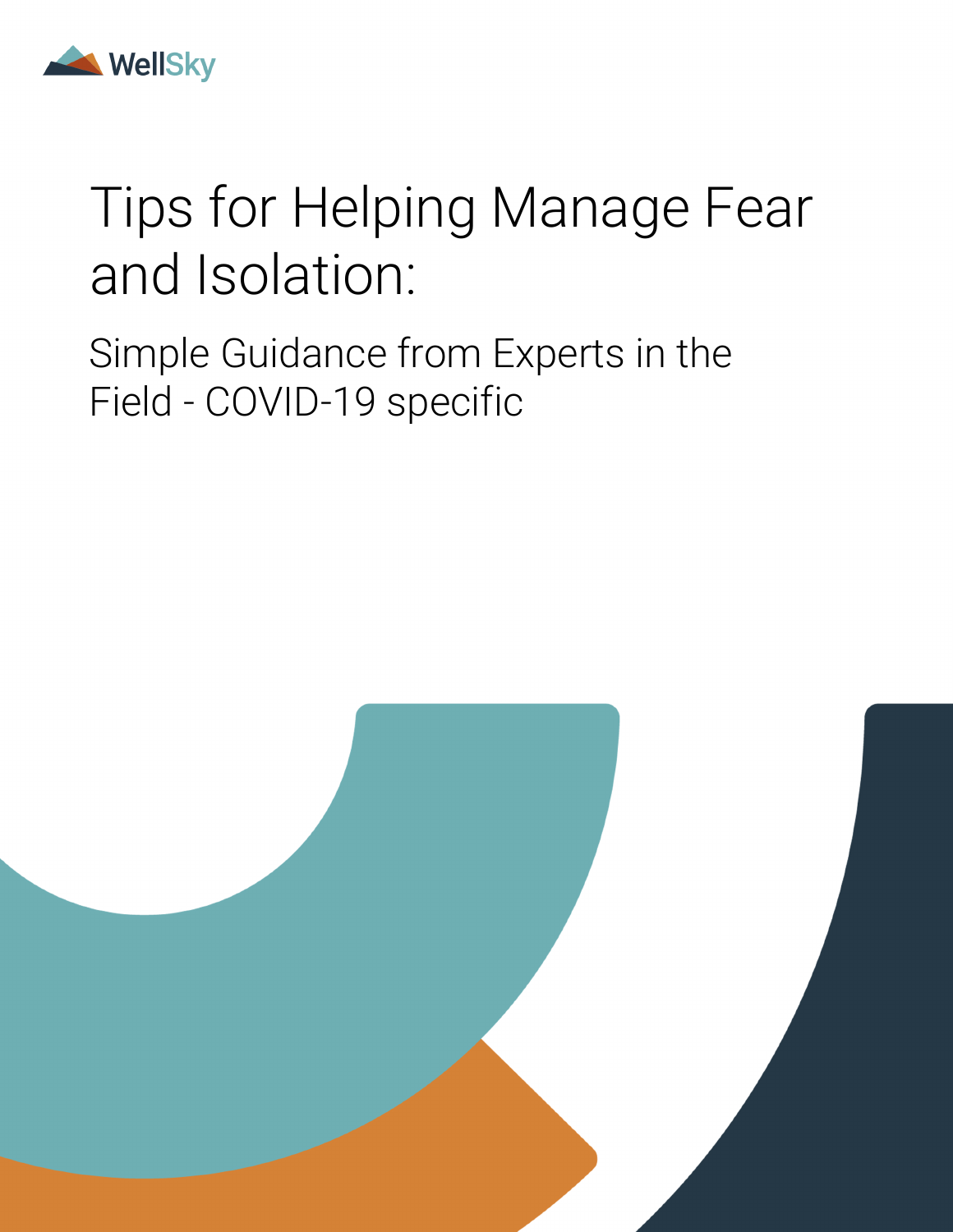

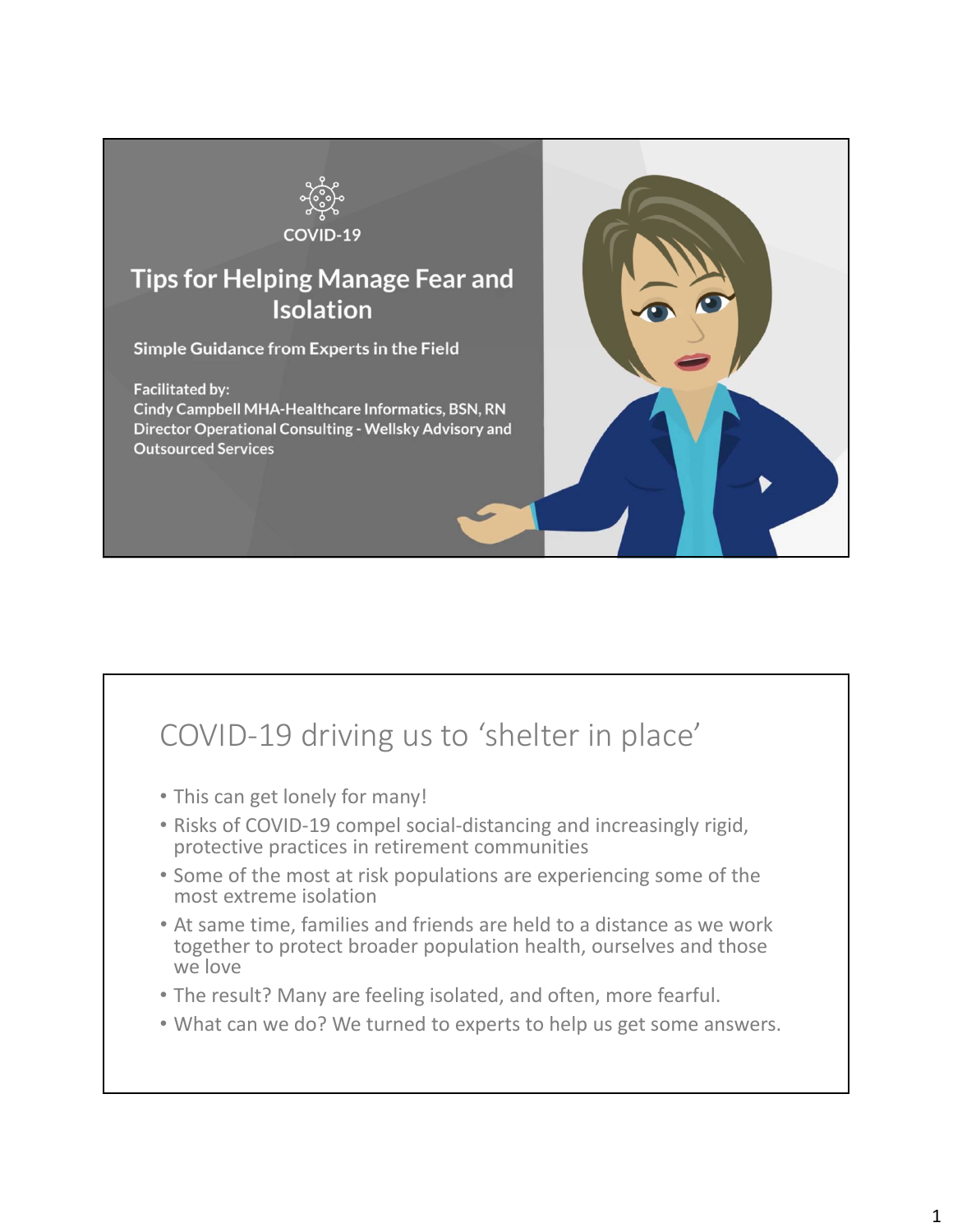#### Thanks to our Subject Matter Experts

#### **Dr. Bob Campbell Psy.D., M.Div., MBA, M.A., LCP**

- Founder and Co-Director Willow Wellness Center in Park Ridge, IL
- Chief, Mental Health for the Birmingham (Alabama) VA Medical Center



#### Thanks to our Subject Matter Experts

**Sheryl Mullin MA, PC, MFT**

- Founder In‐Focus Counseling
- Co‐Founder‐FirstCall Home Health, Salem, Oregon
- Principal accredited K-12 school, Salem Oregon

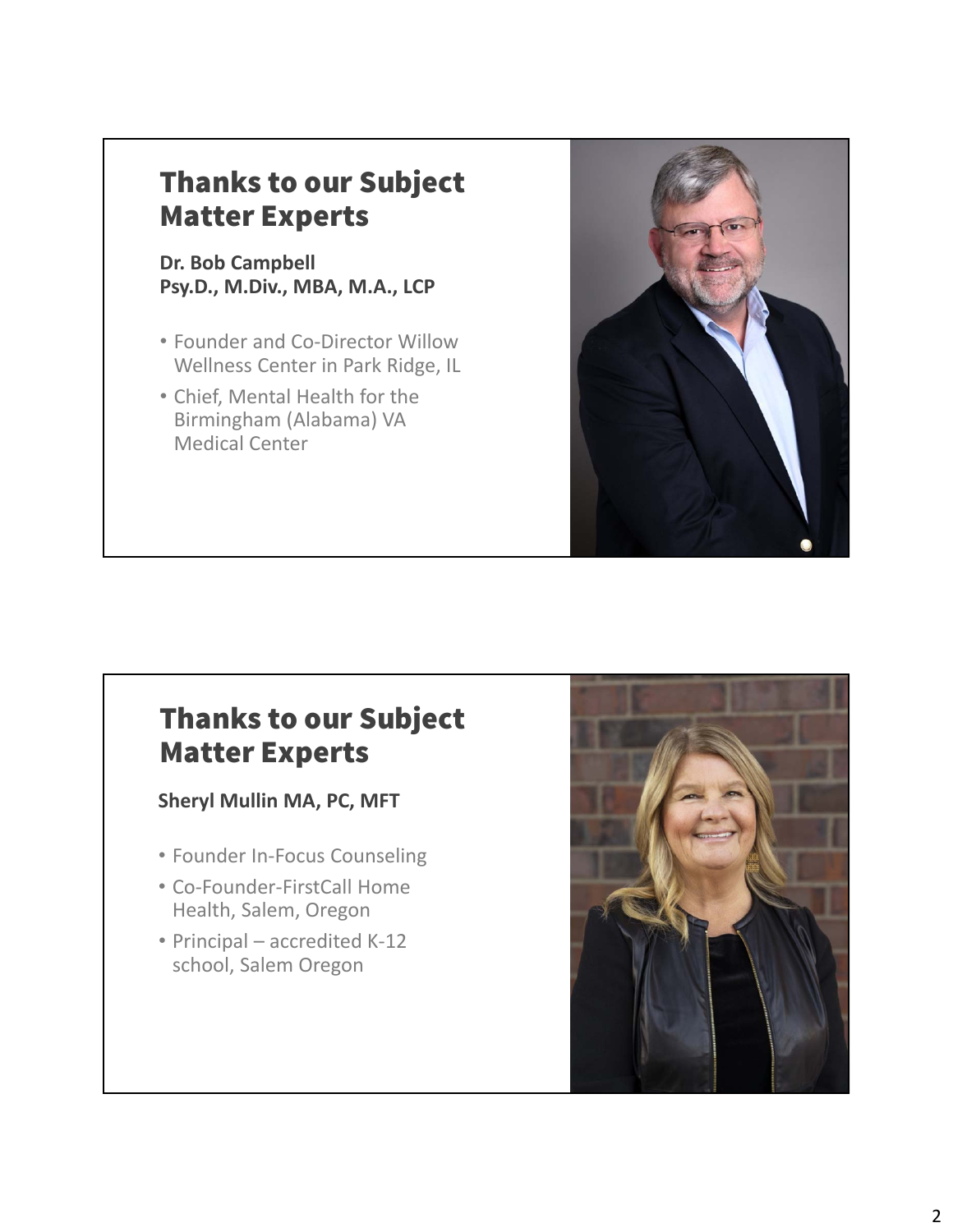

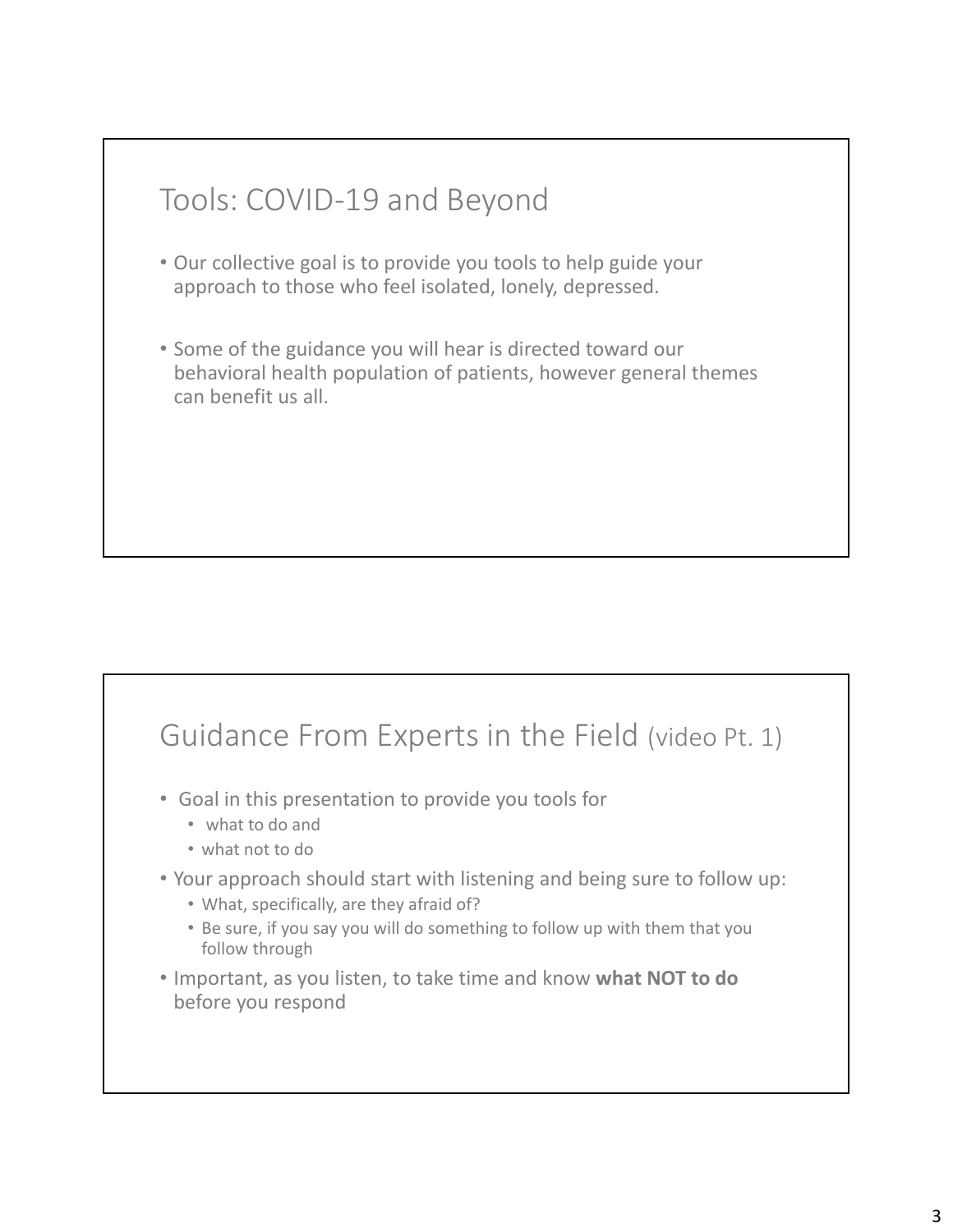

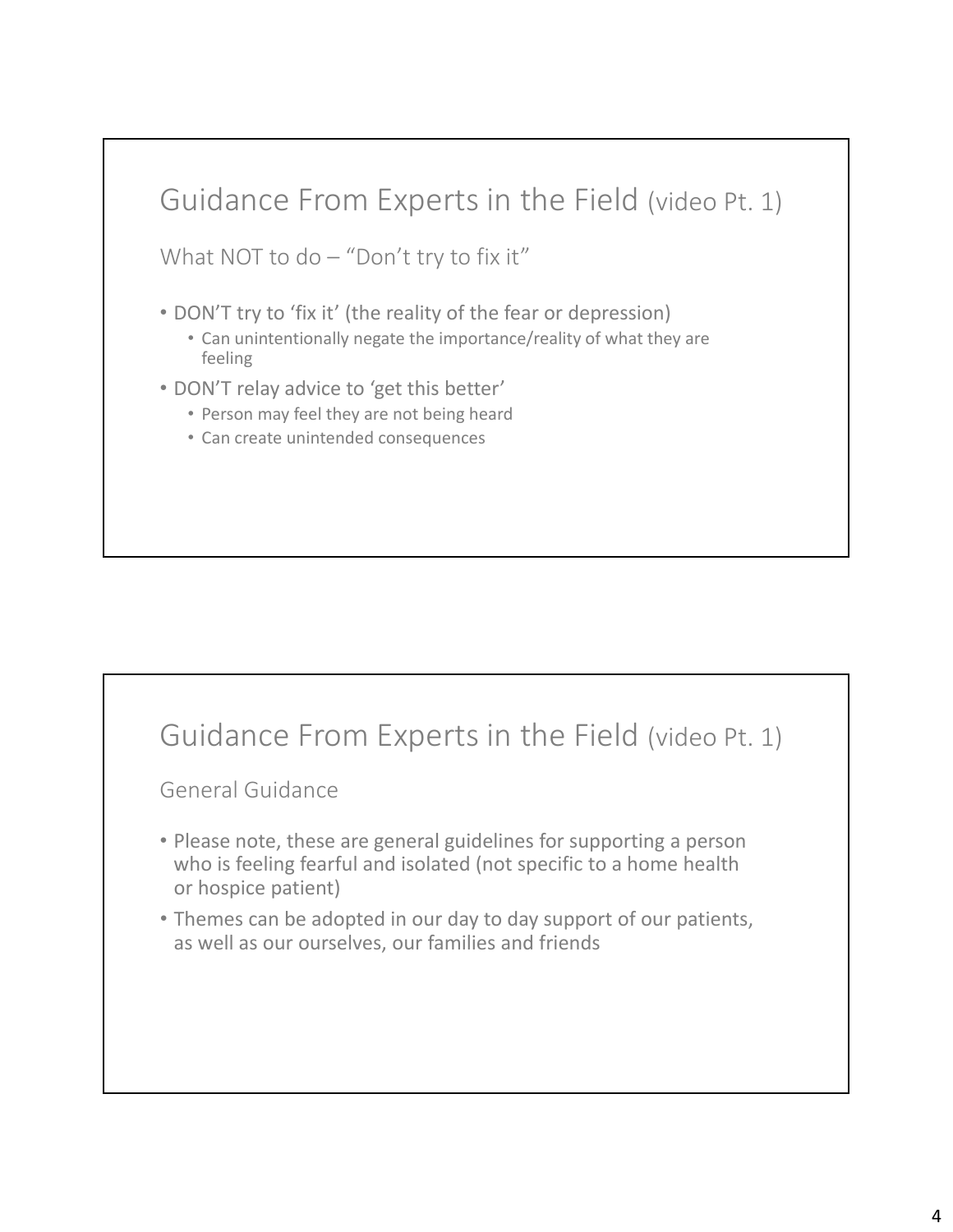#### Guidance From Experts in the Field (video Pt. 1)

What To Do

#### CONNECT!

Can take many forms:

- ‐ phone calls
- ‐ emails
- ‐ cards

Simple things mean a lot

#### Guidance From Experts in the Field (video Pt. 2)

#### REMEMBER

- There is a difference in perception between being alone and feeling alone
	- Perceived isolation may exist when objectively, the person is not really by themselves
	- Perception can become reality for most of us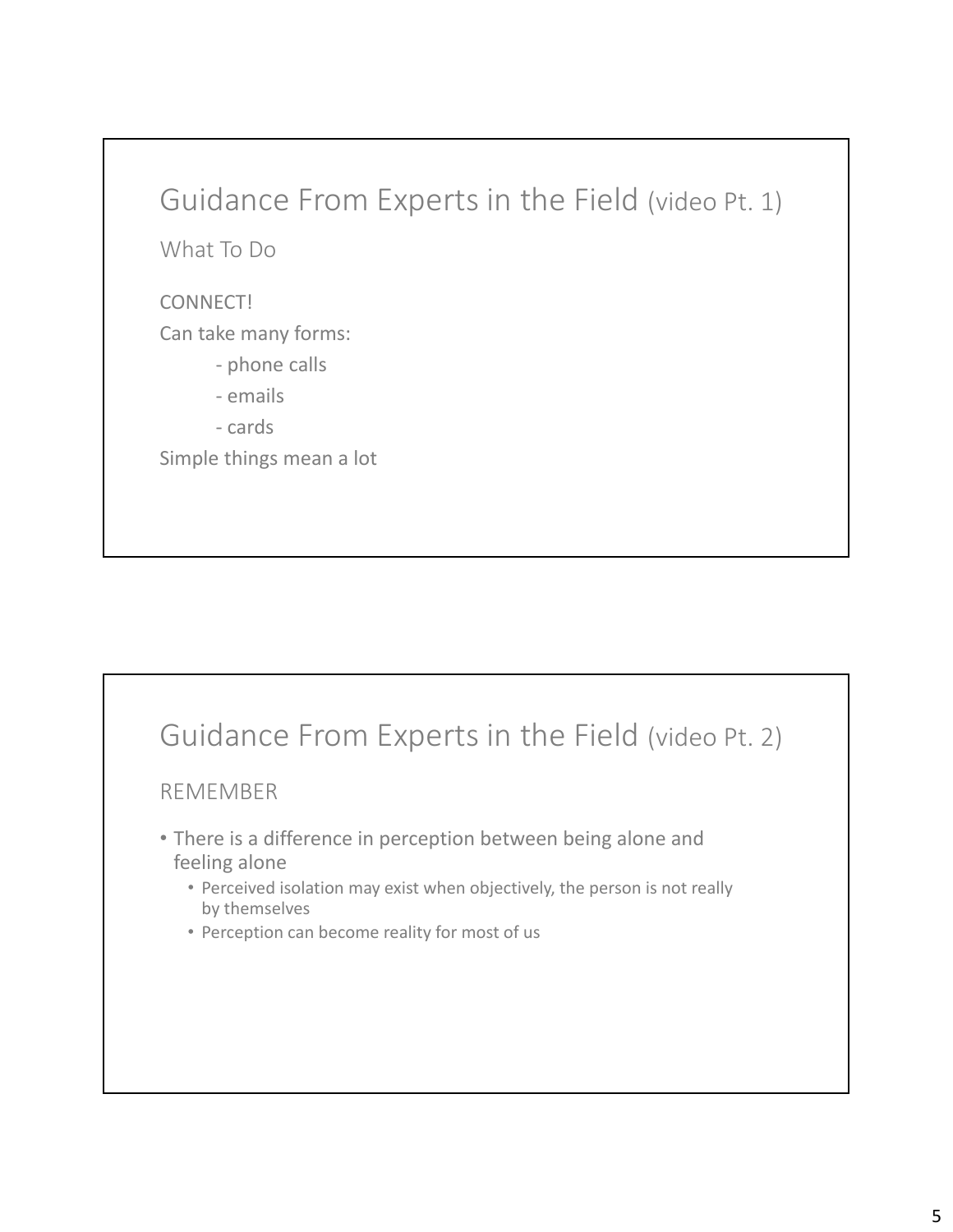## HELP PERSON GAIN SENSE OF CONTROL Guidance From Experts in the Field (video Pt. 2)

- We know we cannot control COVID‐19 beyond actions taken to help reduce transmission
- Where we *can* empower a sense of control, we should do it
- Empower person with simple, calming and centering breathing exercise:
	- Teach deep breathing, in through the nose, out through pursed lips, repeat.
	- Breathing exercise can interrupt pattern of anxiety, putting person back in control of the moment

### Guidance From Experts in the Field (video Pt. 2)

DEPRESSION

- Watch for this on the rise in your patients
- Remember, there are a number of different types of depression which may require different interventions:
	- With or without anxiety?
	- Is this a Seasonal Affective Disorder?
	- Confer with an expert if exacerbating!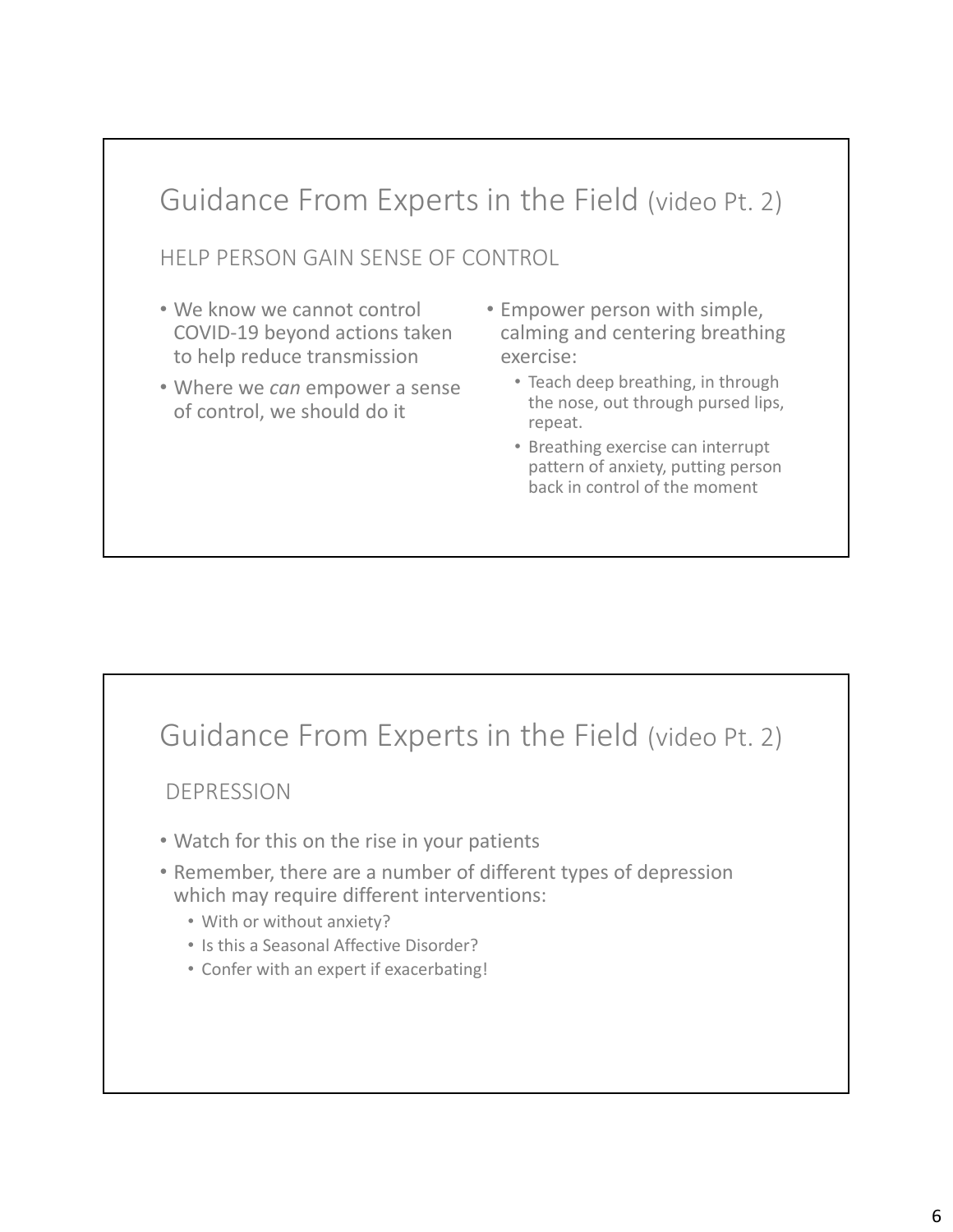

| Guidance From Experts in the Field (video Pt. 3)                                                      |
|-------------------------------------------------------------------------------------------------------|
| Cognitive Reframing - LISTEN and Reframe                                                              |
| "I am trapped - no one is letting me leave"<br>Vs.                                                    |
| "I am staying inside to protect everyone outside"<br>$-OR-$                                           |
| "The world will end because of this virus"                                                            |
| Vs.<br>"Your thoughts and imagination are leading you to think the world will end<br>because of this" |
| Work to increase the distance between thoughts and truth                                              |
|                                                                                                       |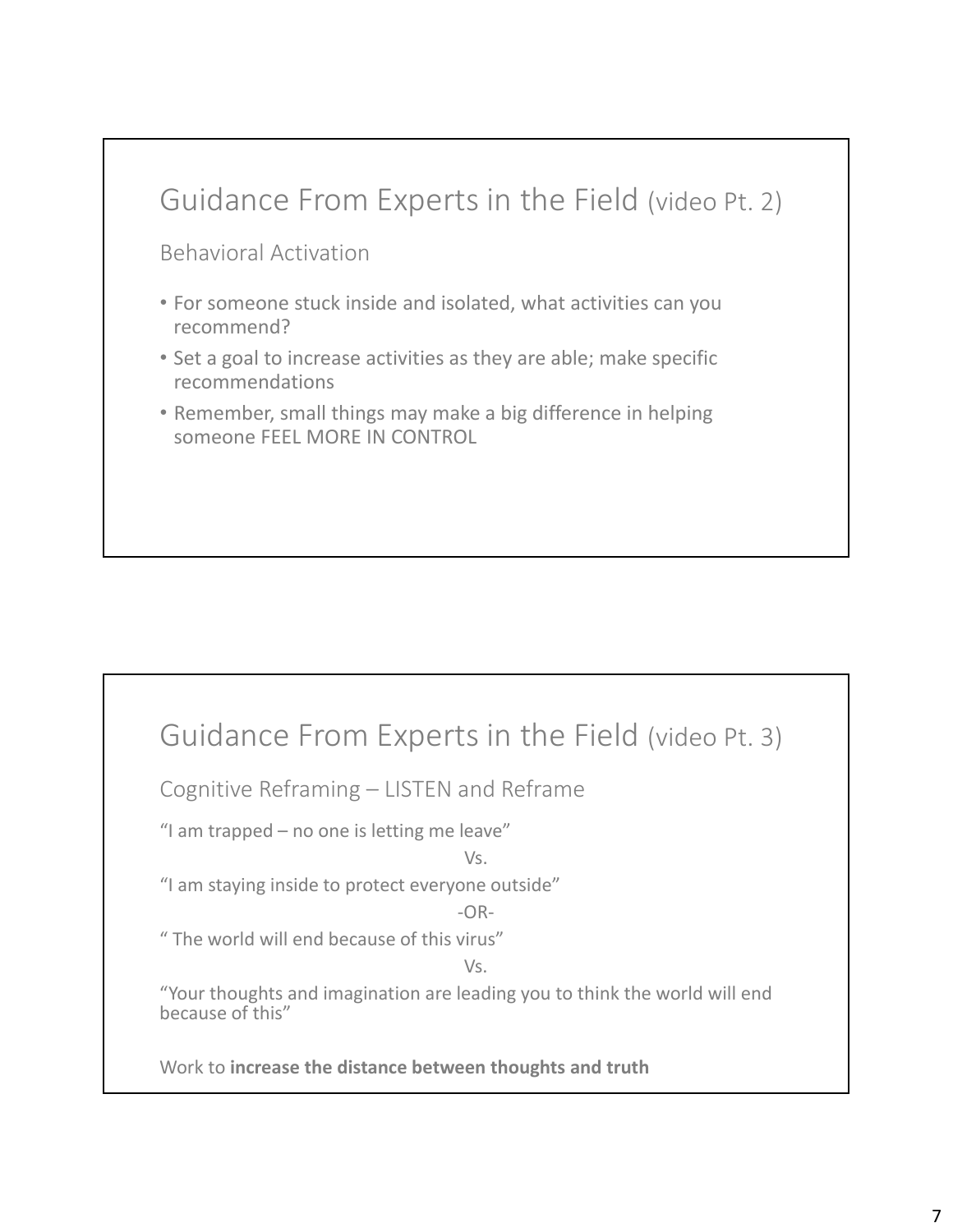

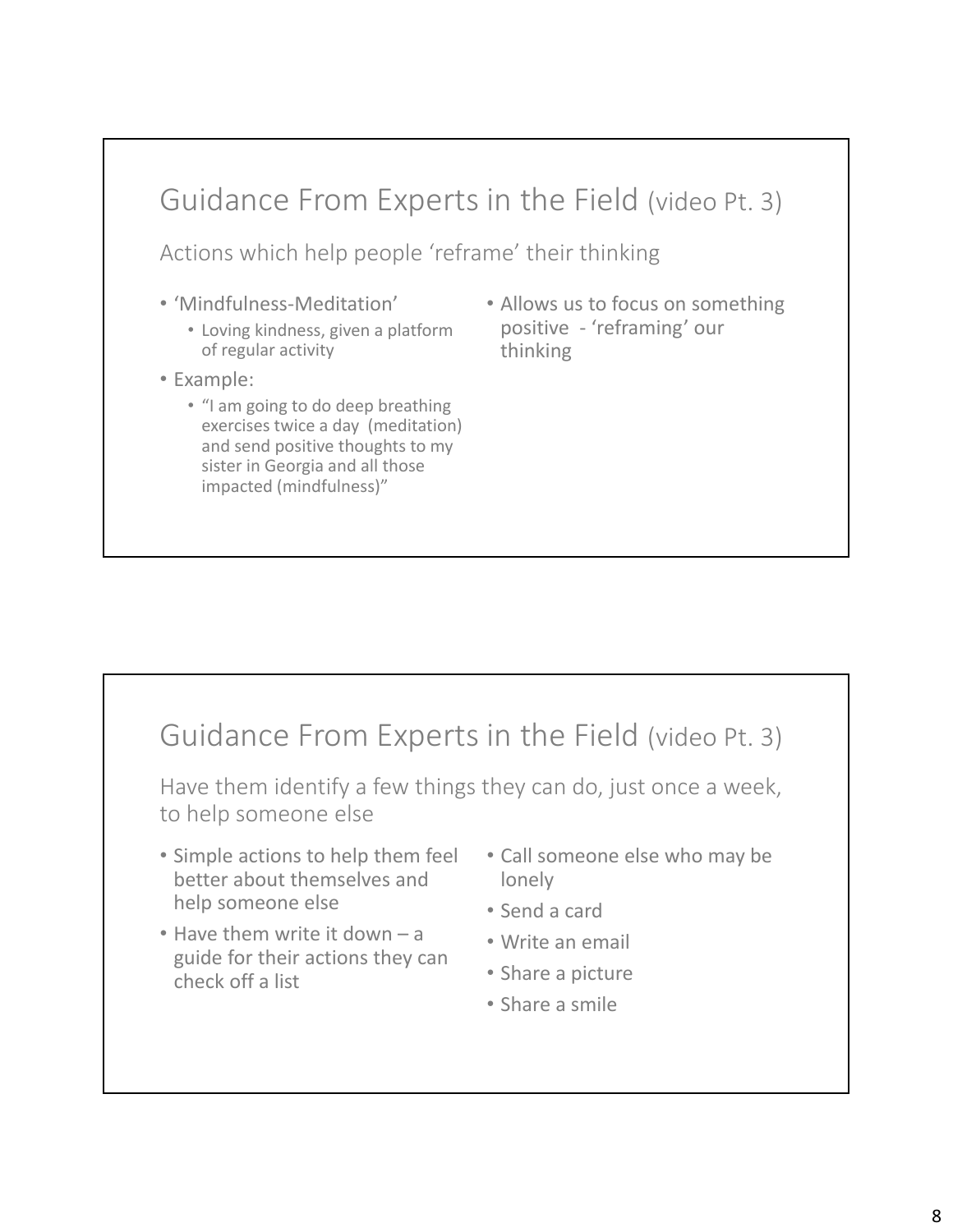# Ask the person to share a time when they were at their best Guidance From Experts in the Field (video Pt. 4)

• This action reminds a person of their strengths, which may help them feel more in control

### Guidance From Experts in the Field (video Pt. 4)

FEAR! Don't ignore it!

- Face fear, don't avoid it
- The only way out of it is to go through it
- Thinking through fear can help us process, making it more normal to work through it
- Help redirect to FACTS
- Don't forget to BREATHE! Pausing and taking those few cleansing breaths can help 'interrupt' fear cascade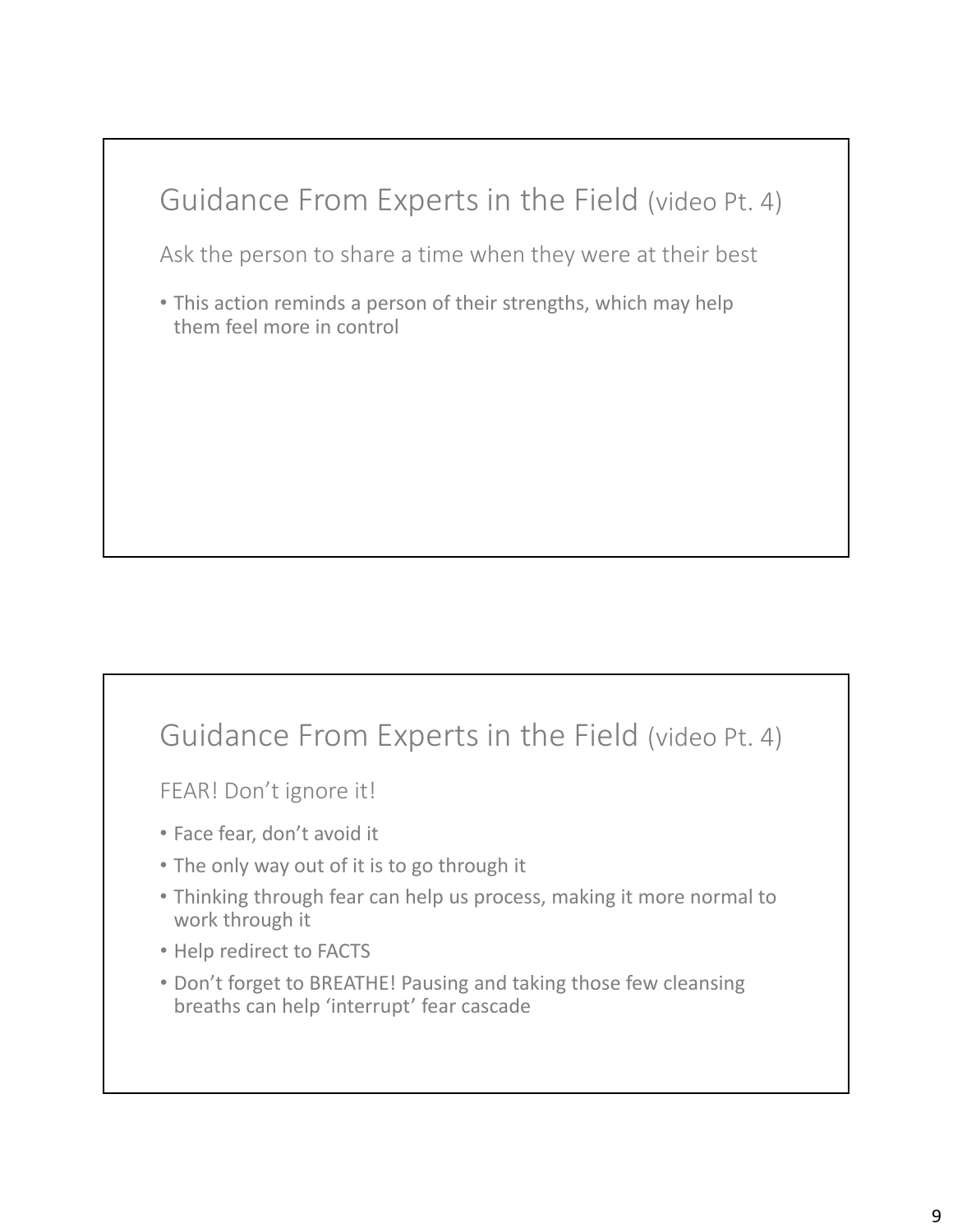### Guidance From Experts in the Field (video Pt. 4)

Dr. Campbell's summary

- Listen to hear
- Follow up
- Don't give advice or try to make it go away
- Communicate and give control over small and achievable things
- Teach simple meditation
- Tell the truth
- Practice kindness

#### Sheryl Mullin:

**Fear – a common word, a big feeling**

"Fear is like an armed robber: forcing us to empty our emotional bank accounts while staring down the barrel of impending doom"

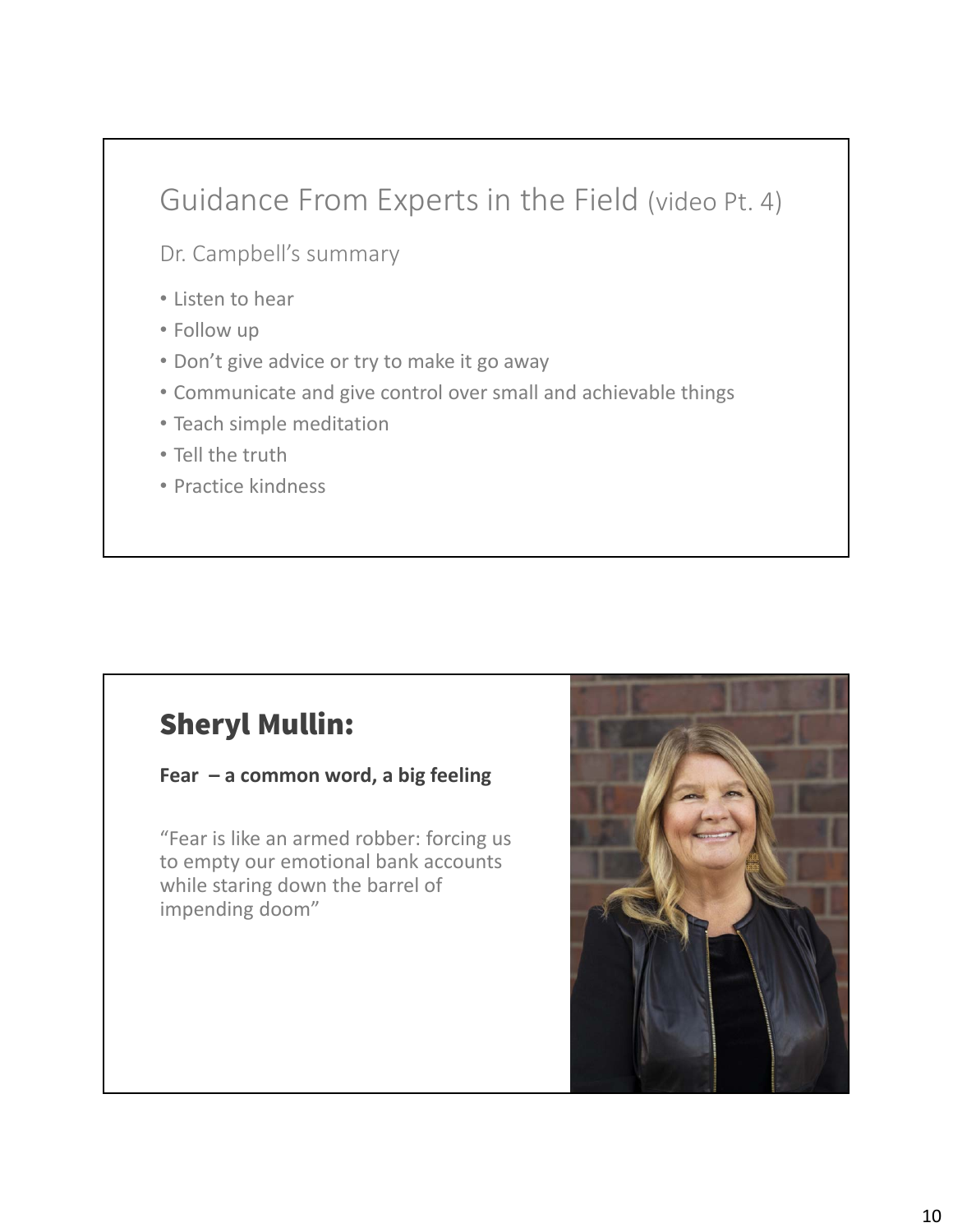

### Good Advice is Consistent

- Steps to take: Realize fear can immobilize you
- Stay focused on the source of your strength‐ what in the past has been helpful to you? When have you had fear before – what did you do?
- Help people see examples of using their strengths to do good for themselves and others
	- Example: thank you note left on a garbage can for the people who drive the garbage truck
- Commit to press on are you going to be someone who will press on, or will you be stuck?
	- Being stuck means your're not moving this will build fear
	- Being committed means you have decided to press on
	- Keep doing small things they add up
	- Keep the main thing going staying focused, keep putting one foot in front of the other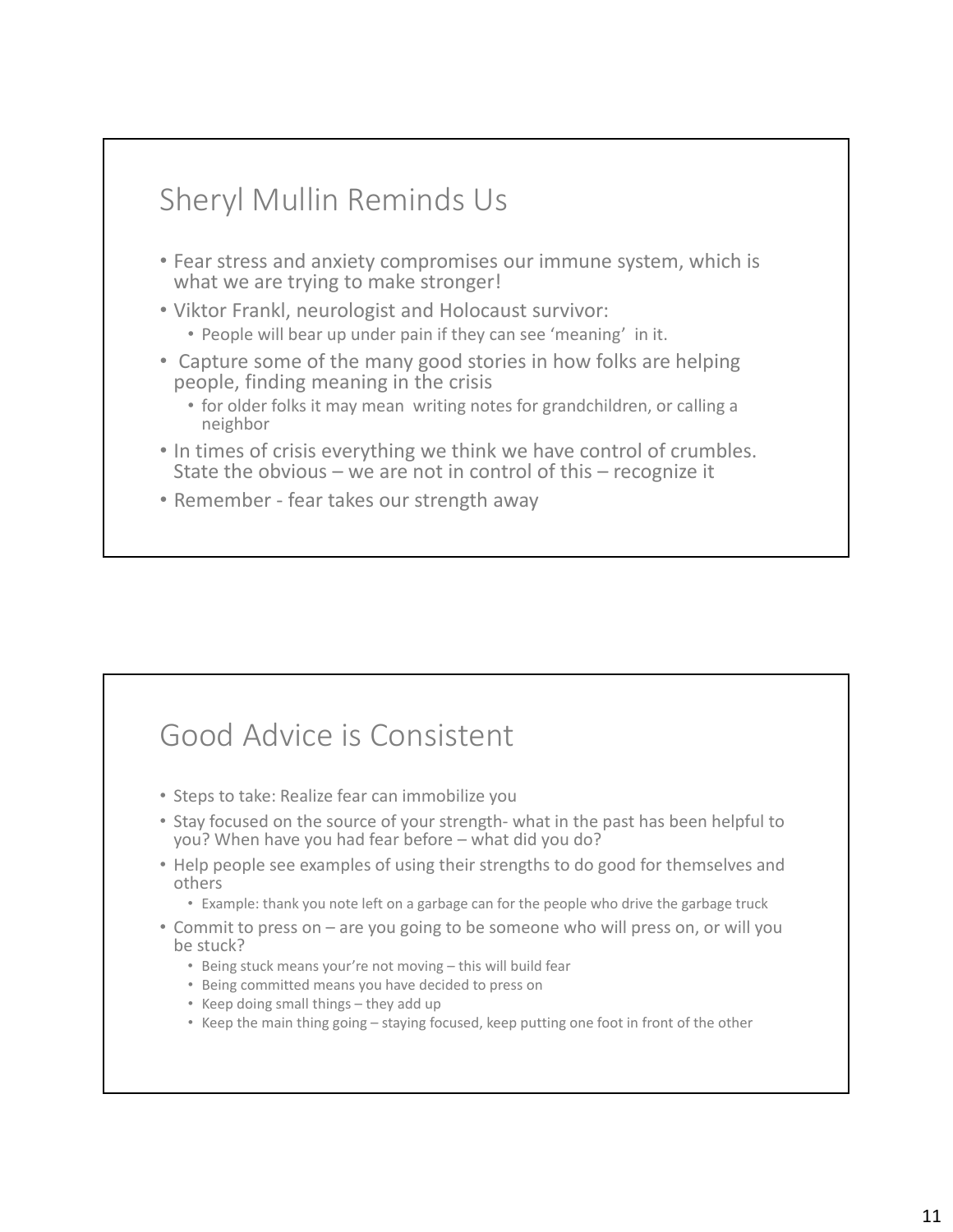## Practice Courage and Feed it With Laughter

- Practice developing courage (courage is practicing our actions in the face of fear)
- Laugh and help make opportunities to want to! Laughing boosts our immune system
- Watch favorite movies or anything that may help make you laugh
- Find purpose in this maybe call your neighbor and share the smile
	- Write down some funny stories we have from the past then call a neighbor and share them.
	- Help others laugh!
- Write down your plan.
- If this is something that you feel needs support ask for help if you need it

### Final Tips and Thoughts

- If having a hard time finding source of strength
	- Plan your work and work your plan….this feeds the 'commit'
	- For example:
		- I am going to open the blinds and get some fresh air in
		- I am going to figure out my plan for my food
		- I am going to get exercise by doing ….
	- Get an accountability partner someone to check up on me
		- We need each other
	- Remember, EVERYONE has something to bring.
	- We need your contributions to commit to all of us getting though this!
- NOTHING Is too small!